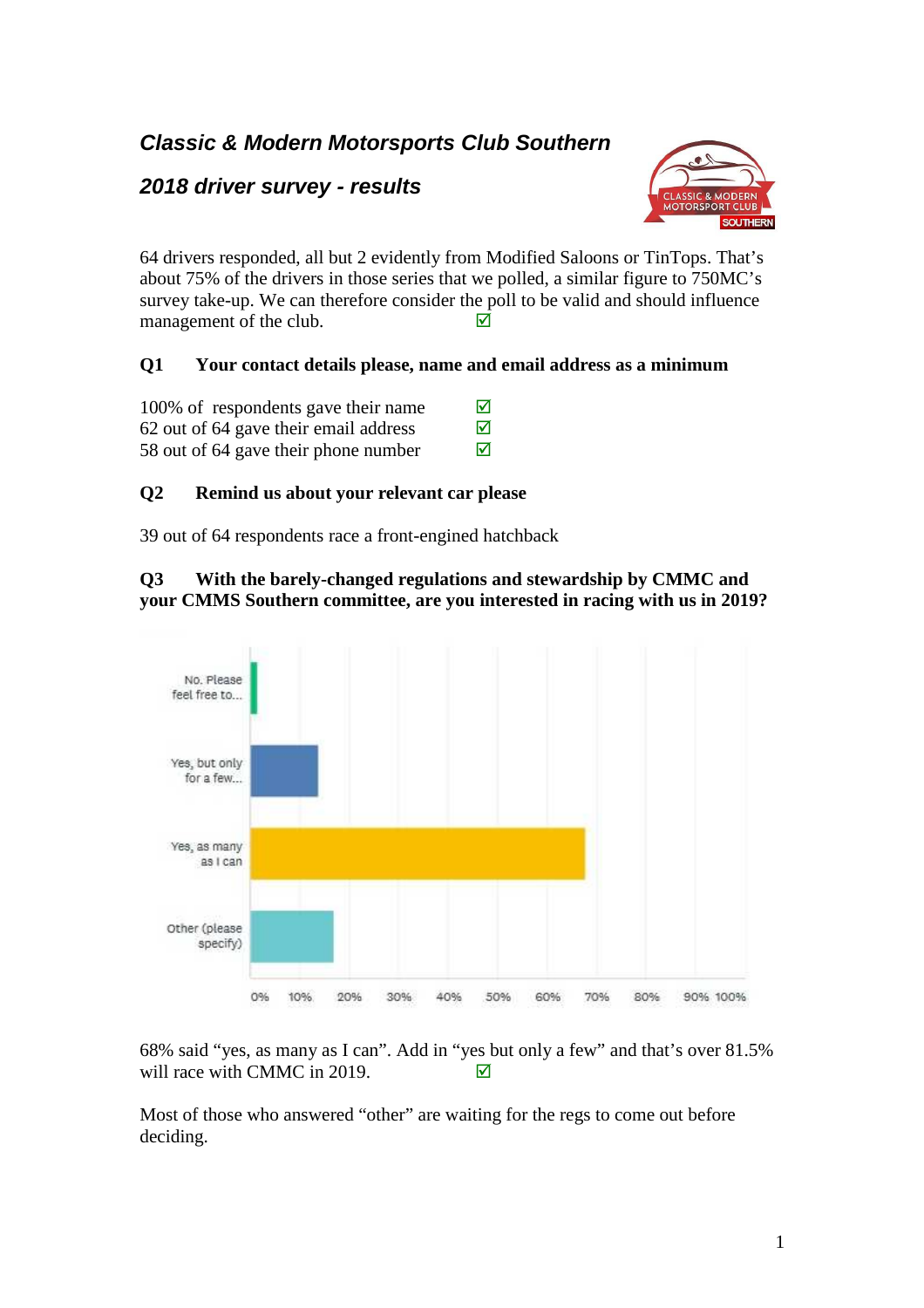#### **Q4 With which other series do you race your car, in order of preference? Could you please give examples of advantages and disadvantages of each.**

The only recurring series in then answers was the CSCC. Some interest in BARC SE, BARC saloons and Kumho BMW.

# **Q5 What are the circuits or events which really get you excited?**

58 people answered but there was a wide variation of likes. The top ten were…

|    | Brands Snett- Don- Silver- |      |    | Brands GP erton ington stone Lydden Mallory Spa Oulton Combe |  | Castle |
|----|----------------------------|------|----|--------------------------------------------------------------|--|--------|
| 27 | 25                         | - 21 | 20 | 18 11 9 4 3                                                  |  |        |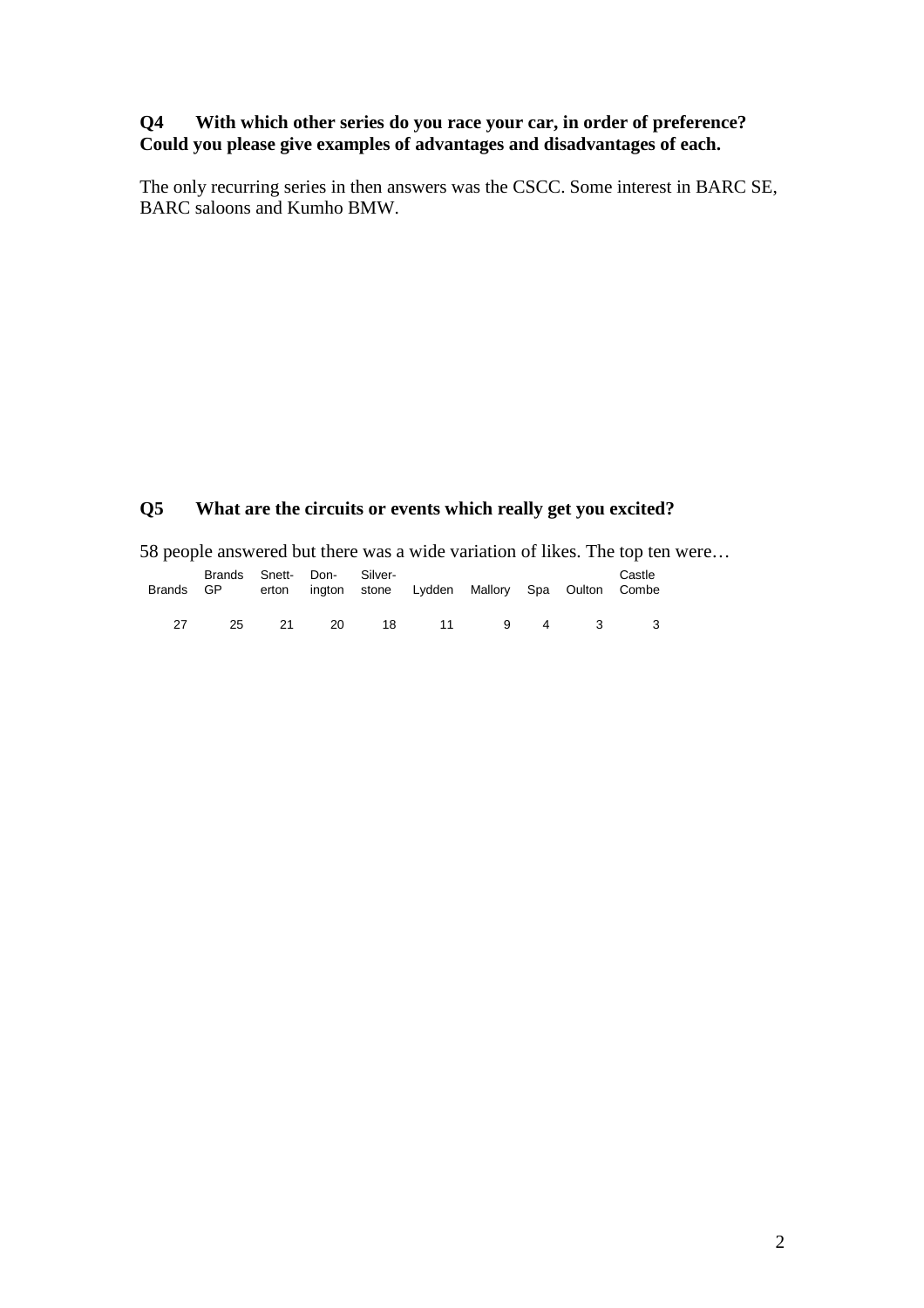



Respondents judges all the options about the same on Survey Monkey's scoring system, except "The series is not an MSA championship" which mattered only to about half those 62 that answered. But a look at the actual votes cast, a different picture emerges. Take the respondents who mentioned the problem as one of their top three concern (Column "top 3" below). Now 39 are worried that "Penalties for rulebreaking are not enforced by the Clerk of the Course" and 30 about driving standards. 29 think "The series is not attracting the right cars"

|                                                                               |    | $1 - 2 - 3 -$  |                 | top<br>3 | $4-$           | $5-$ |   |
|-------------------------------------------------------------------------------|----|----------------|-----------------|----------|----------------|------|---|
| Speed differential                                                            | 10 | $\overline{7}$ | 9               | 26       | $\overline{7}$ | 12   | 0 |
| Driving standards                                                             | 13 | 10             | 7               | 30       | 9              | 11   | 0 |
| The series is not an MSA<br>championship                                      | 0  | 0              | $\Omega$        | 0        | 0              | 1    | 0 |
| Penalties for rule-breaking are<br>not enforced by the Clerk of<br>the Course | 10 | 16             | 13              | 39       | 6              | 5    | 0 |
| The series is not attracting the<br>right cars                                | 10 | $\overline{7}$ | 12 <sup>2</sup> | 29       | 17             | 8    | 0 |
| Not enough meetings at<br>circuits other than Brands<br>Hatch                 | 15 | 10             | 11              | 36       | 4              | 14   | 0 |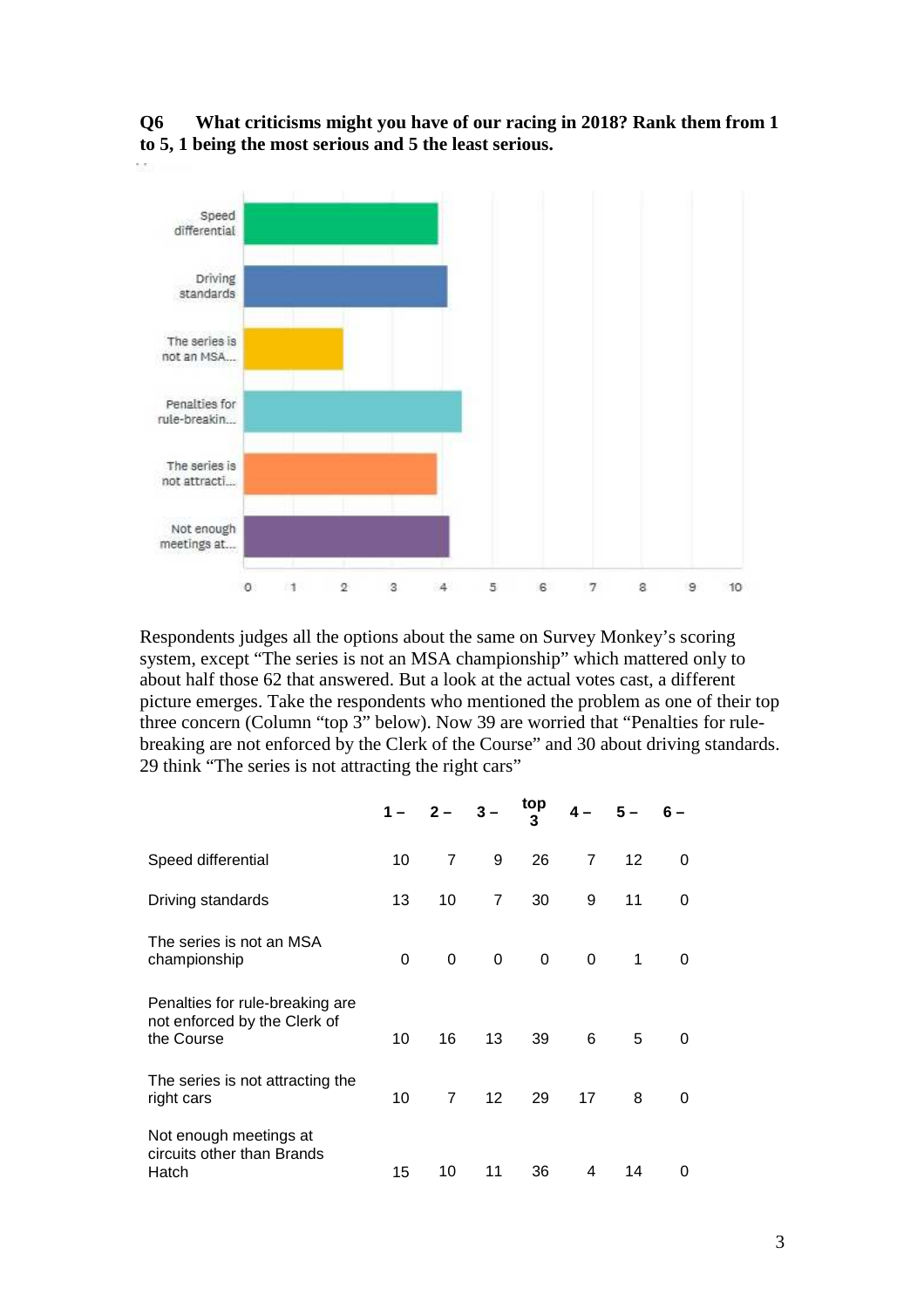**Q7 What format racing, race lengths, how many days in a meeting, how many meetings a year? Rank them from 1 to 7, 1 being the most important to you and 7 the least important.** 



As with Q6, the differences in opinion are wider when you look at the answers that people gave as one of their top 3 answers. People prefer quite clearly short races, everything on one day and about 8 meetings a year.  $\boxtimes$ 

|                                                                                | 1  | $\mathbf{2}$ | 3  | top 3 | 4  | 5                 | 6  |    |
|--------------------------------------------------------------------------------|----|--------------|----|-------|----|-------------------|----|----|
| Sprint races, 15 or 20<br>minutes                                              | 18 | 14           | 6  | 38    | 5  | 5                 | 1  | 1  |
| Half hour or forty minute<br>races, one or two drivers,<br>obligatory pit stop | 6  | 10           | 8  | 24    | 10 | 4                 | 4  | 5  |
| Qualifying and two races on<br>one day                                         | 18 | 8            | 10 | 36    | 3  | 5                 | 1  | 1  |
| Qualifying and two races<br>over two days                                      | 1  | 5            | 4  | 10    | 14 | 6                 | 3  | 11 |
| 6 or less meetings a year                                                      | 3  | 1            | 5  | 9     | 5  | $12 \overline{ }$ | 13 | 12 |
| about 8 meetings a year                                                        | 9  | 9            | 7  | 25    | 8  | 7                 | 11 | 5  |
| 10 or more meetings a year                                                     | 6  | 5            | 6  | 17    | 3  | 6                 | 10 | 19 |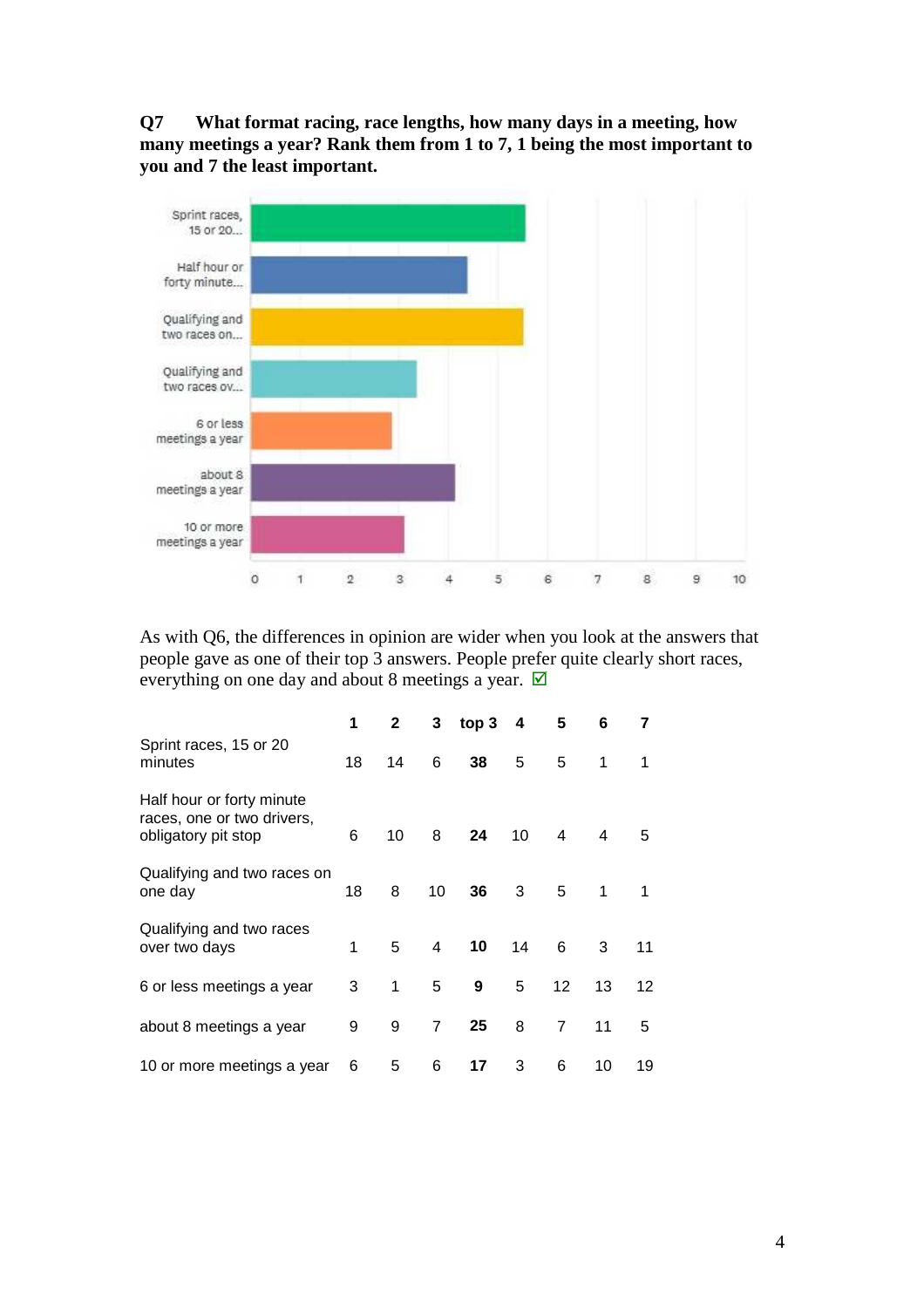**Q8 Although many of our races are at Brands Hatch, there is enthusiasm for meetings at other circuits. To give us confidence in buying track time elsewhere please tell us whether you would race with us at the following circuits. Mark each one you will attend, rating your most definite "yes" as 1. If you are not certain to go there, don't rank it.** 



There's an even-looking bar chart, right? But when you look at the circuits that respondents put in their top 3, the results are even more skewed towards Snetterton 300 than the "score" bar chart. Lydden Hill drops to 4<sup>th</sup> place. The good news for the club is that if people enter races as they voted here then we would have grids of over 20 cars at all the circuit mentioned here except Castle Combe and Mallory Park. Even those two might get some pickup from drivers who have not responded to the survey.  $\overline{\mathsf{M}}$ 

|                                           |    | $1 - 2 - 3 -$  |    | top | $4-$           | $5-$           | $6-$ | $7 -$ |
|-------------------------------------------|----|----------------|----|-----|----------------|----------------|------|-------|
| Snetterton<br>300<br>Silverstone<br>GP or | 14 | 12             | 9  | 35  | 5              | 3              | 0    | 1     |
| International<br>Snetterton               | 13 | 10             | 3  | 26  | $\overline{7}$ | 5              | 2    | 6     |
| 200                                       | 3  | 9              | 13 | 25  | 4              | 7              | 6    | 5     |
| Lydden Hill                               | 18 | $\overline{2}$ | 2  | 22  | 7              | 4              | 2    | 12    |
| Silverstone<br>National<br>Castle         | 4  | 7              | 9  | 20  | 8              | $\overline{7}$ | 7    | 2     |
| Combe                                     | 4  | 4              | 9  | 17  | 6              | 8              | 8    | 11    |
| <b>Mallory Park</b>                       | 6  | 2              | 5  | 13  |                |                | 12   | 6     |
|                                           |    |                |    |     |                |                |      |       |